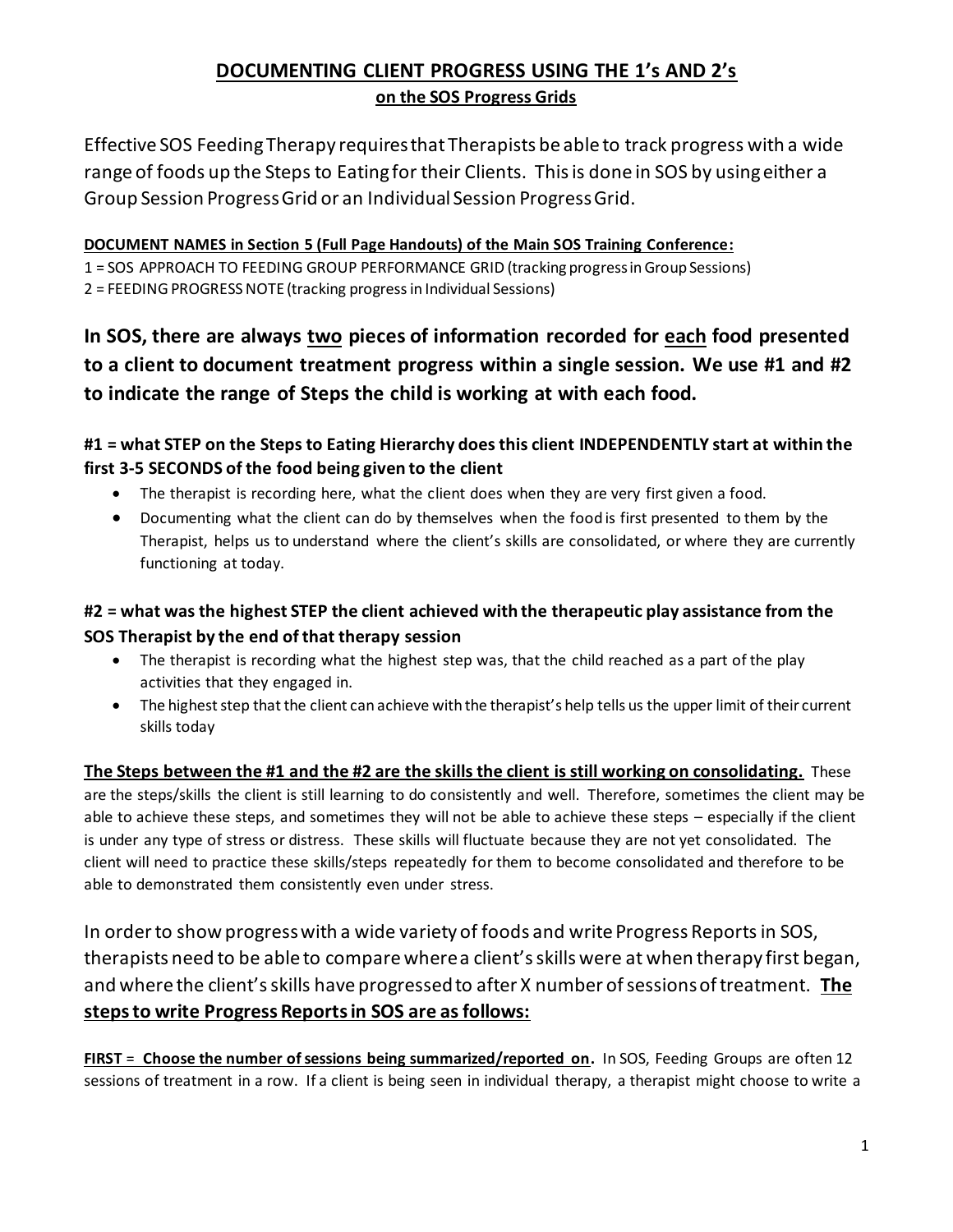3 Month Progress Report ( ~ 12 sessions of weekly therapy) or a 6 Month Progress Report (~ 24 sessions of weekly therapy).

#### **SECOND = Take the Grid Form from Session 1 and draw a line to partition off the following major SOS Steps**:

- Visually Tolerates + Interacts With (TOLERATES) = Step 1 (Tolerates food in room) through and including Step 7 (Touches food with another food)
- Touch + Smell (TOUCH) = Step 8 (Touches food with one finger) through and including Step 17 (Holds in lips/teeth, No hands, No taste)
- Tastes (TASTES) = Step 18 (Holds in lips/teeth, No hands, With taste) through and including Step 24 (Bites off a piece, chews/manipulates in mouth, Spits all/most)
- Eats (EATS) = Steps 25 (Bites off a piece, chews and swallows, poor/no bolus formation) and Step 26 (Bites off a piece or Takes a drink/puree, creates a bolus and swallows all)

**THIRD = Next, we are going to figure out where the child, on average, had their skills consolidated with a variety of foods. To do this, we will count up the number of the 1's in each of the 4 sections you created in step 2.** The therapist can report progress using Percentages OR the therapist can simply be report by number of foods at each of the major Steps on the Steps to Eating Hierarchy.

| #               | <b>SESSION #1</b><br>FOOD:                                        | <b>Ritz</b> | <b>Bread</b><br><b>Circle</b> | Deli<br><b>Turkey</b> | Veggie<br>Chip | Yogurt       | Graham<br><b>Stick</b> | Carrot | <b>Dried</b><br>Papaya | Orange<br>Licorice | <b>OJ</b> |
|-----------------|-------------------------------------------------------------------|-------------|-------------------------------|-----------------------|----------------|--------------|------------------------|--------|------------------------|--------------------|-----------|
| $\overline{1}$  | Tolerates Food in Room                                            |             |                               |                       |                |              |                        |        |                        |                    |           |
| 2 <sup>2</sup>  | Tolerates Food on OTHER side of<br>Table                          |             |                               |                       |                |              |                        |        |                        |                    |           |
| $\overline{3}$  | Tolerates Food at/about MIDDLE of<br>Table                        |             |                               |                       |                |              |                        |        |                        |                    |           |
| $\overline{4}$  | <b>Tolerates Food on Table JUST</b><br><b>OUTSIDE Their Space</b> |             |                               |                       |                | $\mathbf{1}$ |                        |        |                        |                    |           |
| $5\phantom{.0}$ | Tolerates Food on Plate or in Personal<br>Space                   |             |                               |                       |                |              |                        |        |                        |                    | 1         |
| $6\phantom{1}$  | Touches Food with Napkin/Utensil                                  |             |                               | 1                     |                |              |                        |        |                        |                    |           |
| $\overline{7}$  | <b>Touches Food with Another Food</b>                             |             |                               |                       |                | 2            |                        |        |                        |                    |           |

- In this example above, the client has been presented with 10 Foods in Session 1. There are FOUR #1's in this very first section on the Progress Grid.
- Therefore, this client was able to independently **Tolerate** 4 out of the 10 foods when first presented to the client.
- To calculate the percentage = number of 1's divided by the number of foods given =  $4/10$  then multiply by 100 to get40%.
- This means that in Session 1, the client was able to independently **Tolerate** 40% of the foods presented.

**FOURTH = Next, count up the number of the 2's in each of the sections.** The therapist can report progress using Percentages OR the therapist can simply be report by number of foods at each of the major Steps on the Steps to Eating Hierarchy.

• In the example above, out of the 10 foods presented in Session 1, the client has ONE #2 in this section.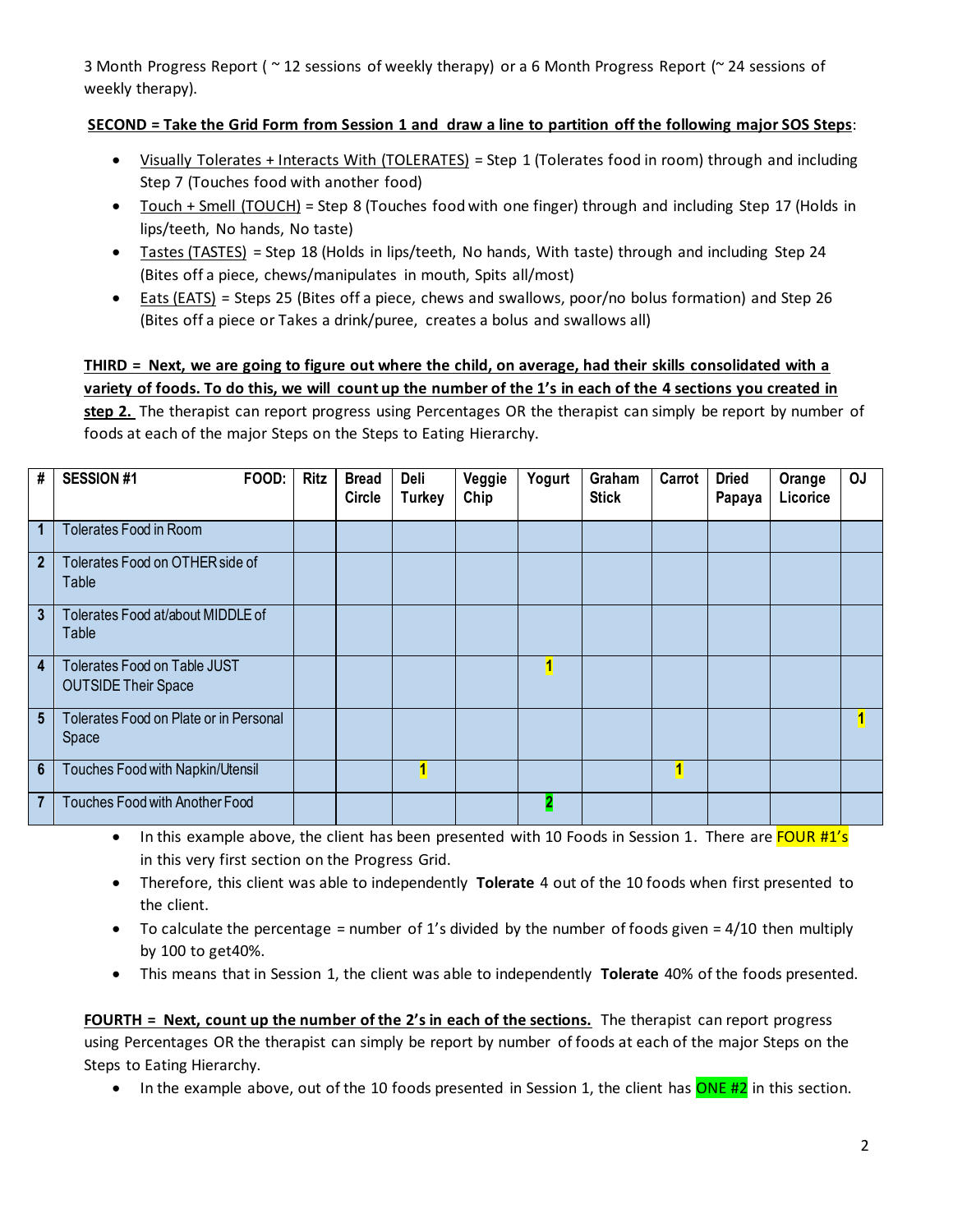- Therefore, after therapeutic intervention, this client has 1 out of the 10 foods that he/she could still only **Tolerate**.
- To calculate the percentage = number of 2's divided by the number of foods given =  $1/10$  then multiply by 100 to get = 10%.
- This means that in Session 1, after the therapeutic play, the client could still only **Tolerate** 10% of the foods presented.

| FIFTH = now count up all of the 1's and 2's on the Progress Grids for each of the other sections you created. |  |
|---------------------------------------------------------------------------------------------------------------|--|
| TOUCHES/SMELLS:                                                                                               |  |

| #  | <b>SESSION #1</b><br>FOOD:                                                                                       | <b>Ritz</b> | <b>Bread</b><br>Circle | Deli<br><b>Turkey</b> | Veggie<br>Chip | Yogurt | Graham<br><b>Stick</b> | Carrot                  | <b>Dried</b><br>Papaya | Orange<br>Licorice      | OJ |
|----|------------------------------------------------------------------------------------------------------------------|-------------|------------------------|-----------------------|----------------|--------|------------------------|-------------------------|------------------------|-------------------------|----|
| 8  | Touches Food with One Finger                                                                                     |             |                        |                       |                |        |                        |                         |                        |                         |    |
| 9  | Touches Food with Two or More Fingers                                                                            |             |                        |                       |                |        |                        |                         | 1                      |                         |    |
| 10 | Touches Food with Whole Hand                                                                                     |             |                        |                       |                |        | 1                      |                         |                        | $\overline{\mathbf{1}}$ |    |
| 11 | Picks up Food to Wave/Tap/Manipulate                                                                             |             |                        |                       |                |        |                        |                         |                        |                         |    |
| 12 | Places Food on Back of Hand, Arm, or<br>Shoulder                                                                 |             |                        |                       |                |        |                        |                         |                        |                         |    |
| 13 | Puts Food on Chest, Neck, Head or Ears                                                                           |             |                        |                       |                |        |                        | $\overline{\mathbf{2}}$ |                        |                         |    |
| 14 | Brings Food/Liquid in Close Proximity to<br>Nose/Mouth or Face (e.g., smells, to blow on,<br>to blow bubbles in) |             | $\blacksquare$         |                       |                |        |                        |                         |                        |                         | 2  |
| 15 | Puts Food on chin, Cheek, Forehead or Nose<br>Area                                                               |             |                        | 2                     |                |        |                        |                         |                        |                         |    |
| 16 | Touch to Lips/Teeth, Holding with Hand (no<br>Taste)                                                             |             |                        |                       |                |        |                        |                         |                        |                         |    |
| 17 | Holds in Lips/Teeth, No Hands (no Taste)                                                                         |             |                        |                       |                |        |                        |                         |                        |                         |    |

• In this Example above, the number of 1's in this second section on the Progress Grid =  $FOUR$  out of the 10 foods presented. Therefore, this client was able to independently **Touch** 4 out of the 10 foods or 40% of the foods presented.

• The number of 2's in this section =  $\frac{FOUR}{O}$  out of the 10 foods presented. Therefore, after the therapeutic play, this client had progressed to where he/she was able to **Touch** 4 out of the 10 foods or 40% of the foods presented.

|--|

| #  | <b>SESSION #1</b><br>FOOD:                   | <b>Ritz</b> | <b>Bread</b><br><b>Circle</b> | Deli<br><b>Turkey</b> | Veggie<br>Chip | Yogurt | Graham<br><b>Stick</b> | Carrot | <b>Dried</b><br>Papaya | Orange<br>Licorice | <b>OJ</b> |
|----|----------------------------------------------|-------------|-------------------------------|-----------------------|----------------|--------|------------------------|--------|------------------------|--------------------|-----------|
| 18 | Holds in Lips/Teeth, No Hands, With<br>Taste |             |                               |                       |                |        |                        |        |                        |                    |           |
| 19 | Tongue Tip Taste Outside Lip Border          |             |                               |                       |                |        |                        |        |                        |                    |           |
| 20 | Full Tongue Lick Outside Lip Border          |             |                               |                       |                |        |                        |        |                        |                    |           |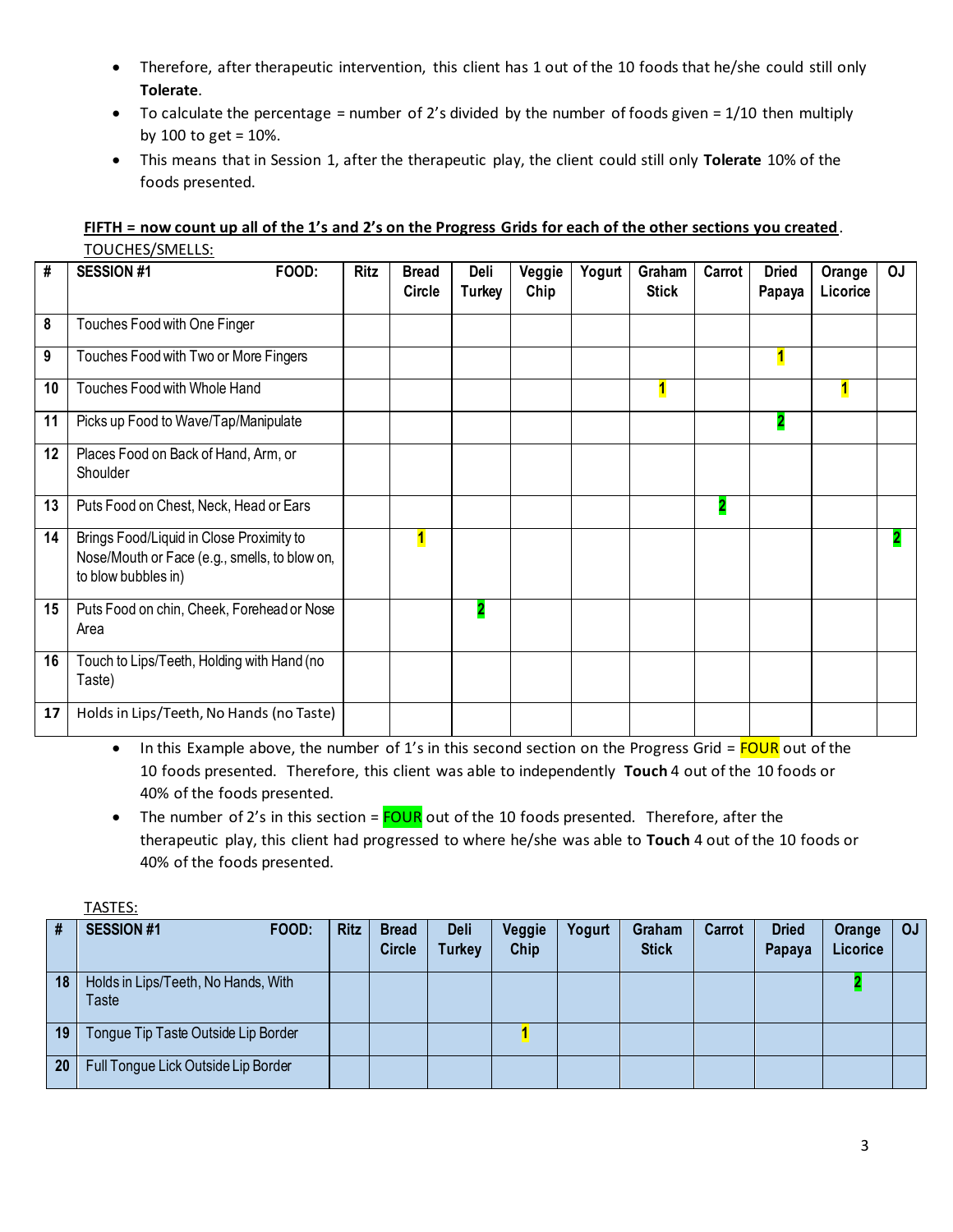| $\sqrt{21}$ | Brings Food Into Mouth, Taste with<br>Tongue                     |  |  |  |  |  |
|-------------|------------------------------------------------------------------|--|--|--|--|--|
| 22          | Food/Liquid Inside Mouth, No Hands,<br>Spit/Drooled Out          |  |  |  |  |  |
| 23          | Bites Off Piece, Spits/Drools out Most/All                       |  |  |  |  |  |
| 24          | Bites off a Piece, Chews/Manipulates in<br>Mouth, Spits All/Most |  |  |  |  |  |

- In this Example above, the number of 1's in this section of the Progress Grid =  $\overline{ONE}$  out of the 10 foods presented. Therefore, this client was able to independently **Taste** only one of the 10 foods or 10% when initially presented.
- In this Example above, the number of 2's in this section =  $\overline{TWO}$  out of the 10 foods. Therefore, with the therapeutic play, this client was able to progress to **Tasting** 2 out of the 10 foods or 20% of the foods presented.

EATING:

| #  | <b>SESSION #1</b>                                                             | FOOD: | <b>Ritz</b> | <b>Bread</b><br><b>Circle</b> | Deli<br>Turkey | Veggie<br>Chip | Yogurt | Graham<br><b>Stick</b> | Carrot | <b>Dried</b><br>Papaya | Orange<br>Licorice | <b>OJ</b> |
|----|-------------------------------------------------------------------------------|-------|-------------|-------------------------------|----------------|----------------|--------|------------------------|--------|------------------------|--------------------|-----------|
| 25 | Bites off a Piece, Chews and<br>Swallows, Poor/No Bolus<br>Formation          |       |             |                               |                |                |        |                        |        |                        |                    |           |
| 26 | Bites off a Piece or Takes a<br>Drink/Puree, Creates a Bolus,<br>Swallows ALL |       | 1/2         |                               |                |                |        |                        |        |                        |                    |           |

- In this Example above, there is only **ONE** number 1 in this section of the Progress Grid. Therefore, at the start of this session, the client was only able to independently **Eat** 1 out of the 10 foods presented or 10% of the foods.
- In this Example above, there are **THREE** of the number 2's in this section. Therefore, after therapeutic assistance, this child had progress to **Eating** 3 out of the 10 foods or 30% of the foods presented.

#### **SUMMARY OF THIS DATA**:

Independent Entry at the start of Session 1 = THE NUMBER OF 1'S IN EACH SECTION OF THE GRID Visually Tolerates/Interacts with = 4 out of 10 foods presented = 40% Touches and Smells = 4 out of 10 foods presented = 40% Tastes =  $1$  out of 10 foods presented =  $10\%$ Eats = 1 out of 10 foods presented =  $10\%$ 

Entry After Therapeutic Assistance at Session 1 = THE NUMBER OF 2'S IN EACH SECTION OF THE GRID Visually Tolerates/Interacts with = 1 out of 10 foods presented = 10% Touches and Smells = 4 out of 10 foods presented = 40% Tastes = 2 out of 10 foods presented = 20% Eats =  $3$  out of 10 foods presented =  $30\%$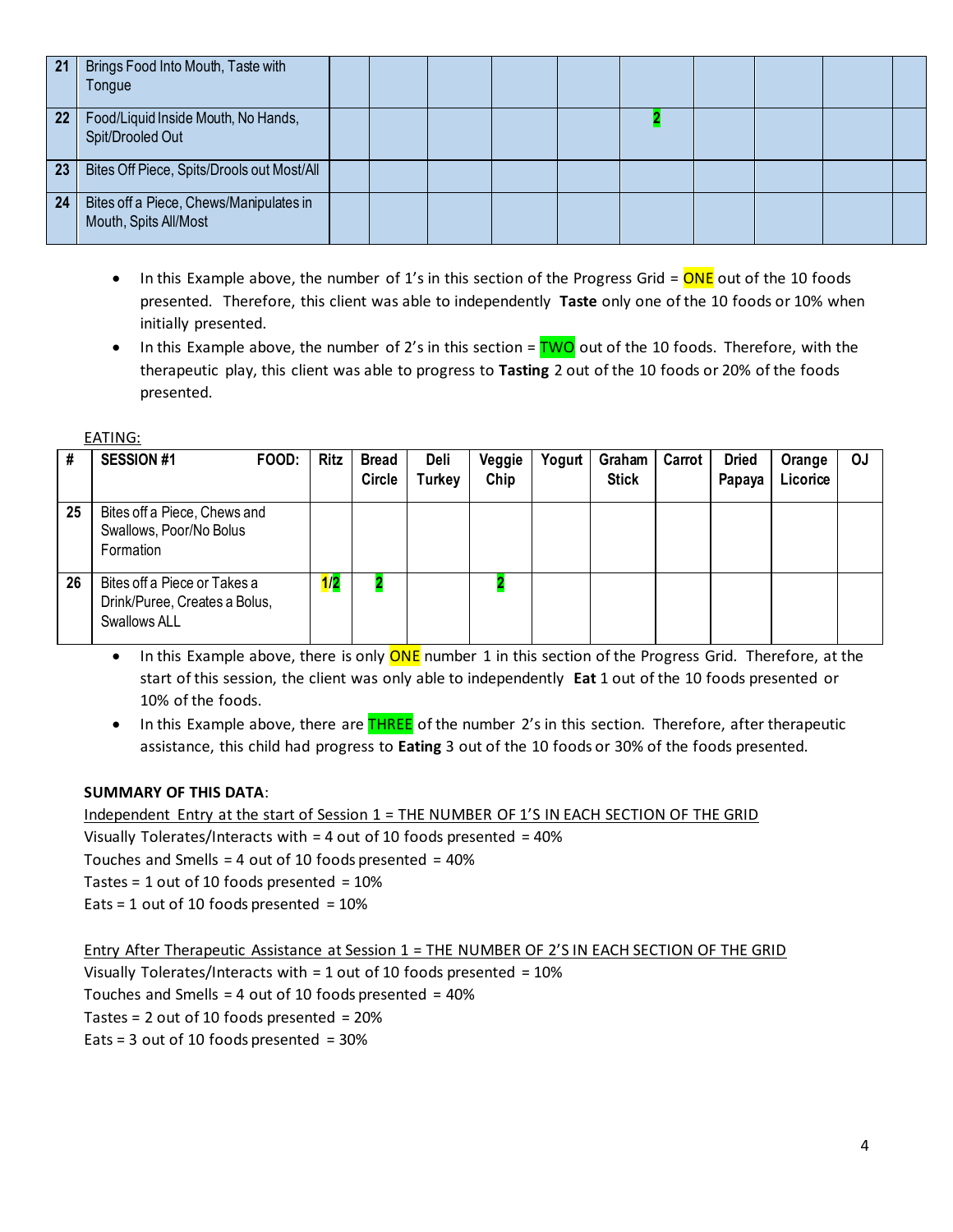### **SIXTH = now, repeat the same process on the Progress Grid for the later session** that you want to

compare to. This data allows you to examine how much progress they have made since Session 1 as compared to the later Session X.

PLEASE DO THIS EXERCISE WITH THE 1'S AND 2'S FOR SESSION 12 BELOW WITHOUT LOOKING AT THE ANSWERS ON THE LAST PAGE.

| #                | SESSION#12<br>FOOD:                                                                                              | Green<br>Veg<br><b>Straw</b> | Snap<br>Pea<br>Crisp    | Green<br>Yogurt | Green<br>Veg<br>chip    | Yellow<br>Veg<br>chip | <b>Turkey</b><br>circle | <b>Bread</b><br>circle | White<br>Cheese<br>circle | White<br>Lolly-<br>pop | <b>Milk</b>    |
|------------------|------------------------------------------------------------------------------------------------------------------|------------------------------|-------------------------|-----------------|-------------------------|-----------------------|-------------------------|------------------------|---------------------------|------------------------|----------------|
| $\mathbf{1}$     | Tolerates Food in Room                                                                                           |                              |                         |                 |                         |                       |                         |                        |                           |                        |                |
| $\boldsymbol{2}$ | Tolerates Food on OTHER side of Table                                                                            |                              |                         |                 |                         |                       |                         |                        |                           |                        |                |
| $\mathbf{3}$     | Tolerates Food at/about MIDDLE of Table                                                                          |                              |                         |                 |                         |                       |                         |                        |                           |                        |                |
| 4                | Tolerates Food on Table JUST OUTSIDE<br>Their Space                                                              |                              |                         |                 |                         |                       |                         |                        |                           |                        |                |
| $5\phantom{.0}$  | Tolerates Food on Plate or in Personal<br>Space                                                                  |                              |                         |                 |                         |                       |                         |                        |                           |                        |                |
| $6\phantom{.0}$  | Touches Food with Napkin/Utensil                                                                                 |                              |                         |                 |                         |                       |                         |                        |                           |                        | $\blacksquare$ |
| $\overline{7}$   | Touches Food with Another Food                                                                                   |                              |                         |                 |                         |                       |                         |                        |                           |                        |                |
| 8                | Touches Food with One Finger                                                                                     |                              |                         |                 |                         |                       |                         |                        |                           |                        |                |
| 9                | Touches Food with Two or More Fingers                                                                            |                              |                         | 1               |                         |                       |                         |                        |                           |                        |                |
| 10               | Touches Food with Whole Hand                                                                                     |                              |                         |                 |                         |                       |                         |                        |                           |                        |                |
| 11               | Picks up Food to Wave/Tap/Manipulate                                                                             |                              |                         |                 |                         |                       |                         |                        |                           |                        |                |
| 12               | Places Food on Back of Hand, Arm, or<br>Shoulder                                                                 |                              |                         |                 |                         |                       |                         |                        |                           |                        |                |
| 13               | Puts Food on Chest, Neck, Head or Ears                                                                           |                              |                         |                 |                         |                       | $\overline{\mathbf{1}}$ |                        |                           |                        |                |
| 14               | Brings Food/Liquid in Close Proximity to<br>Nose/Mouth or Face (e.g., smells, to blow<br>on, to blow bubbles in) |                              |                         |                 |                         |                       |                         |                        |                           |                        |                |
| 15               | Puts Food on chin, Cheek, Forehead or<br>Nose Area                                                               |                              |                         |                 |                         |                       |                         |                        | 1                         |                        |                |
| 16               | Touch to Lips/Teeth, Holding with Hand (no<br>Taste)                                                             |                              |                         | 2               |                         |                       |                         |                        |                           |                        |                |
| 17               | Holds in Lips/Teeth, No Hands (no Taste)                                                                         |                              |                         |                 |                         |                       |                         |                        |                           |                        |                |
| 18               | Holds in Lips/Teeth, No Hands, With Taste                                                                        |                              |                         |                 |                         |                       |                         |                        |                           |                        |                |
| 19               | Tongue Tip Taste Outside Lip Border                                                                              |                              |                         |                 | $\overline{\mathbf{1}}$ |                       |                         |                        |                           |                        |                |
| 20 <sub>2</sub>  | Full Tongue Lick Outside Lip Border                                                                              |                              |                         |                 |                         |                       |                         |                        |                           |                        |                |
| 21               | Brings Food Into Mouth, Taste with Tongue                                                                        |                              |                         |                 |                         |                       |                         |                        |                           |                        |                |
| 22               | Food/Liquid Inside Mouth, No Hands,<br>Spit/Drooled Out                                                          |                              | $\overline{\mathbf{1}}$ |                 |                         |                       |                         |                        |                           |                        |                |
| 23               | Bites Off Piece, Spits/Drools out Most/All                                                                       |                              |                         |                 |                         |                       | 2                       | 1                      | 2                         |                        |                |
| 24               | Bites off a Piece, Chews/Manipulates in<br>Mouth, Spits All/Most                                                 |                              |                         |                 |                         |                       |                         |                        |                           |                        |                |